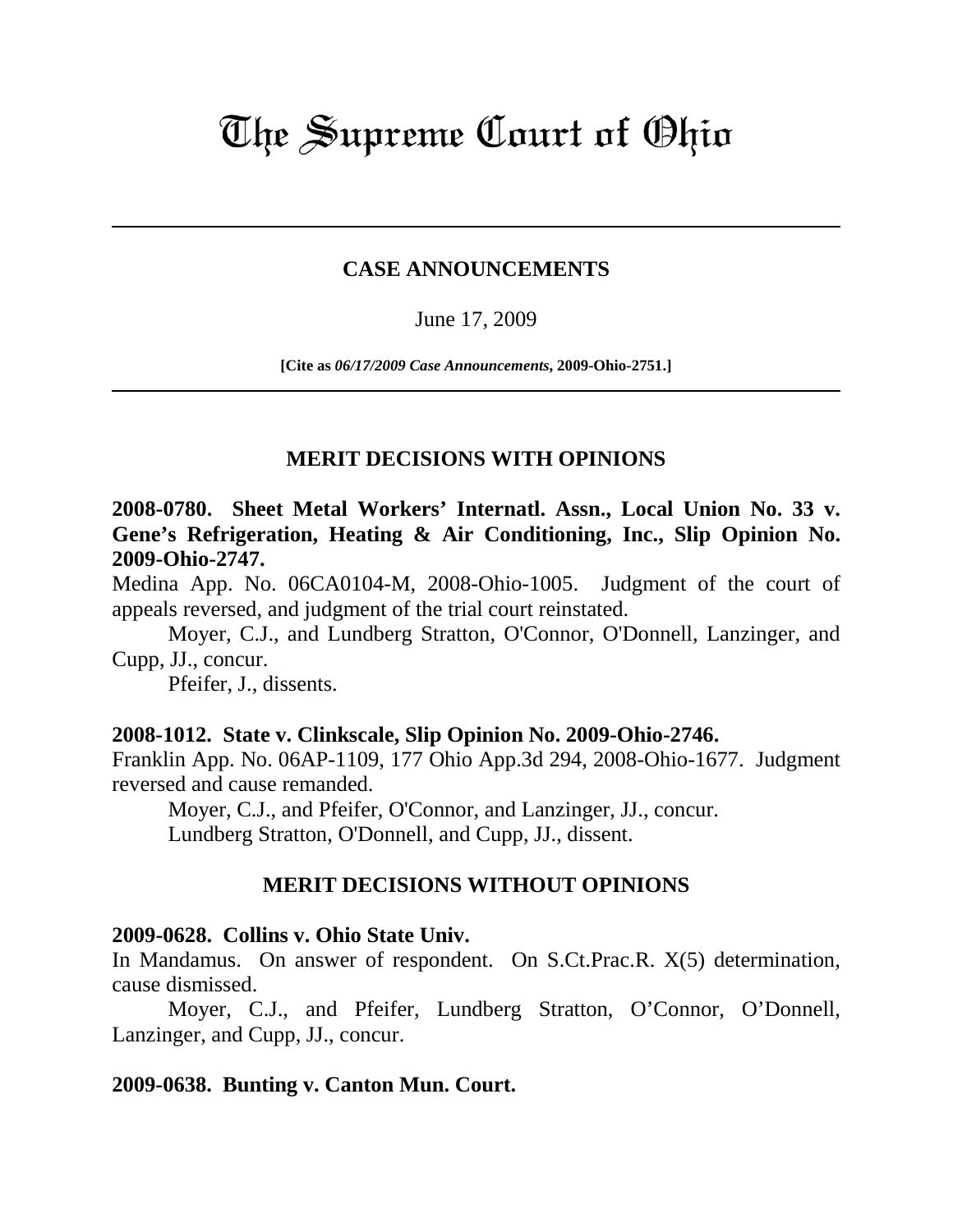In Mandamus. On motion to dismiss. Motion to dismiss granted. Cause dismissed.

 Moyer, C.J., and Pfeifer, Lundberg Stratton, O'Connor, O'Donnell, Lanzinger, and Cupp, JJ., concur.

#### **2009-0659. State ex rel. Rohr v. Indus. Comm.**

In Prohibition. On motion to dismiss of respondent Gerstenslager Company and answer and motion for judgment on the pleadings of respondent Industrial Commission. Motion for judgment on the pleadings granted. Cause dismissed. Motion to dismiss denied as moot.

 Moyer, C.J., and Pfeifer, Lundberg Stratton, O'Connor, O'Donnell, Lanzinger, and Cupp, JJ., concur.

#### **2009-0710. State ex rel. Consumers' Counsel v. Schriber.**

In Prohibition. On motions to dismiss of Columbus Southern Power Company, Ohio Power Company, and commissioners of the Public Utilities Commission. The complaint does not state a claim justiciable in prohibition. The issues raised by the complaint may be resolved on appeal, and thus relators have an adequate remedy at law. *State ex rel. Cleveland Elec. Illuminating Co. v. Pub. Util. Comm.*  (1962), 173 Ohio St. 450, 452, 183 N.E.2d 782. Motions to dismiss granted. Cause dismissed.

 Moyer, C.J., and Lundberg Stratton, O'Connor, O'Donnell, Lanzinger, and Cupp, JJ., concur.

 Pfeifer, J., dissents and would deny the motions to dismiss and grant an alternative writ.

# **MOTION AND PROCEDURAL RULINGS**

#### **1996-1956. State v. Reynolds.**

Summit App. No. 16845. On motion to set new execution date. Motion granted. It is ordered that appellant's sentence be carried into execution by the Warden of the Southern Ohio Correctional Facility or, in his absence, by the Deputy Warden on Thursday, October 8, 2009, in accordance with the statutes so provided.

It is further ordered that a certified copy of this entry and a warrant under the seal of this court be duly certified to the Warden of the Southern Ohio Correctional Facility and that said warden shall make due return thereof to the Clerk of the Court of Common Pleas of Summit County.

O'Connor, J., not participating.

# **1998-0552. State v. Smith.**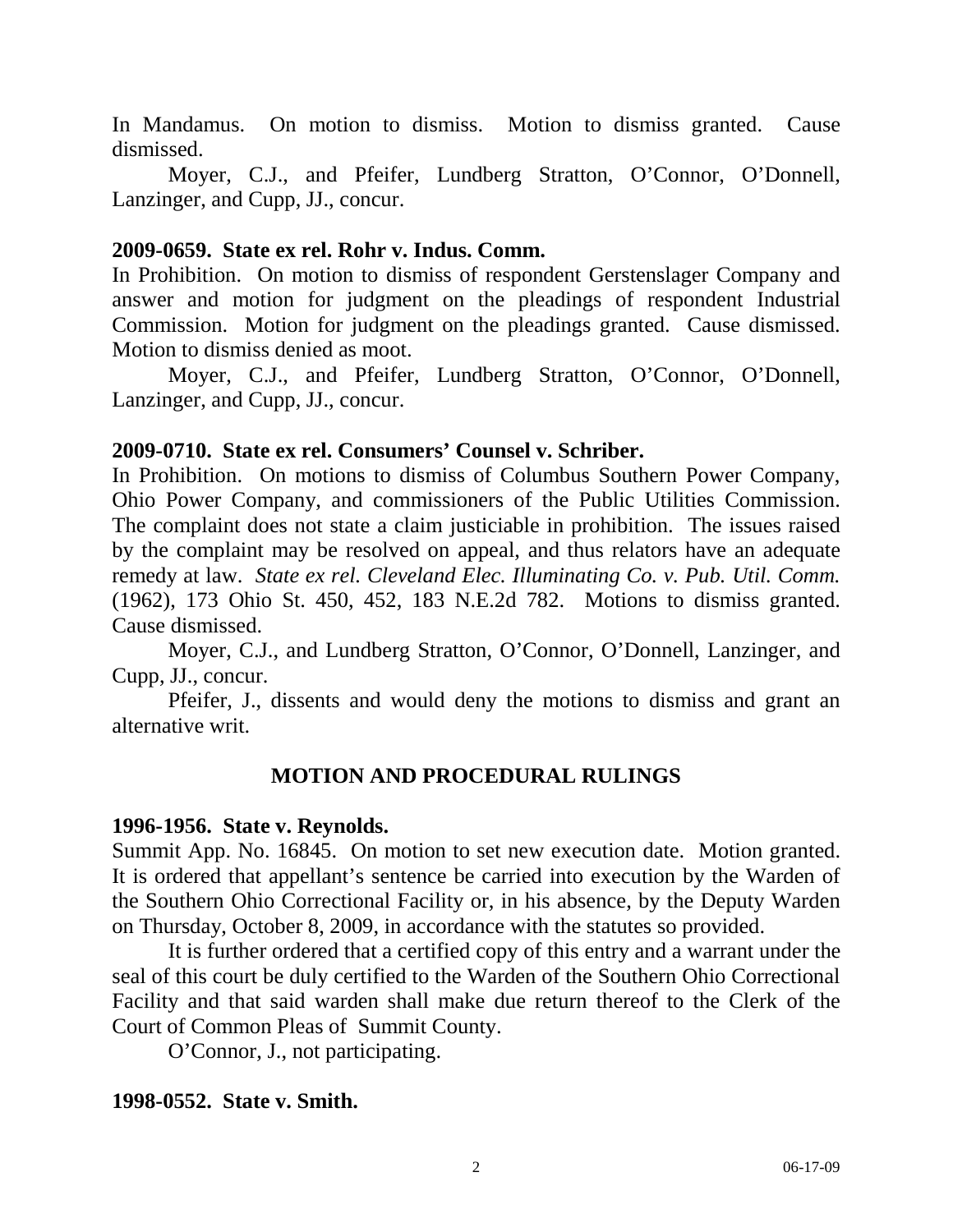Lucas App. No. L-94-093. On motion to set execution date. Motion granted. It is ordered that appellant's sentence be carried into execution by the Warden of the Southern Ohio Correctional Facility or, in his absence, by the Deputy Warden on Thursday, January 7, 2010, in accordance with the statutes so provided.

It is further ordered that a certified copy of this entry and a warrant under the seal of this court be duly certified to the Warden of the Southern Ohio Correctional Facility and that said warden shall make due return thereof to the Clerk of the Court of Common Pleas of Lucas County.

#### **2001-0524. State v. Brown.**

Mahoning App. No. 96 CA 56. On motion to set execution date. Motion granted. It is ordered that appellant's sentence be carried into execution by the Warden of the Southern Ohio Correctional Facility or, in his absence, by the Deputy Warden on Thursday, February 4, 2010, in accordance with the statutes so provided.

It is further ordered that a certified copy of this entry and a warrant under the seal of this court be duly certified to the Warden of the Southern Ohio Correctional Facility and that said warden shall make due return thereof to the Clerk of the Court of Common Pleas of Mahoning County.

#### **2008-2136. Estate of Williams v. Deutsche Bank Trust Co. Am.**

Cuyahoga App. No. 90967, 2008-Ohio-3981. On motion for leave to file judicial review in United States District Court or, in the alternative, motion to vacate or set aside judgment. Motion denied.

O'Donnell, J., dissents.

# **2009-0038. State ex rel. Hardin v. Aey.**

In Mandamus. On relator's merit brief and affidavits for damages and attorney fees filed pursuant to the court's March 25, 2009 order. Relator is awarded statutory damages in the amount of \$1,000, attorney fees in the amount of \$4,175, and costs in the amount of \$140.

 Pfeifer and O'Donnell, JJ., would award attorney fees in the amount of \$15,855.

# **2009-0614. State ex rel. Morgan v. Strickland.**

In Mandamus. On motion to refer case to mediation counsel. Motion denied.

#### **2009-0761. State v. Anderson.**

Summit App. No. 24357. On motion for leave to file delayed appeal. Motion denied.

Pfeifer and O'Donnell, JJ., dissent.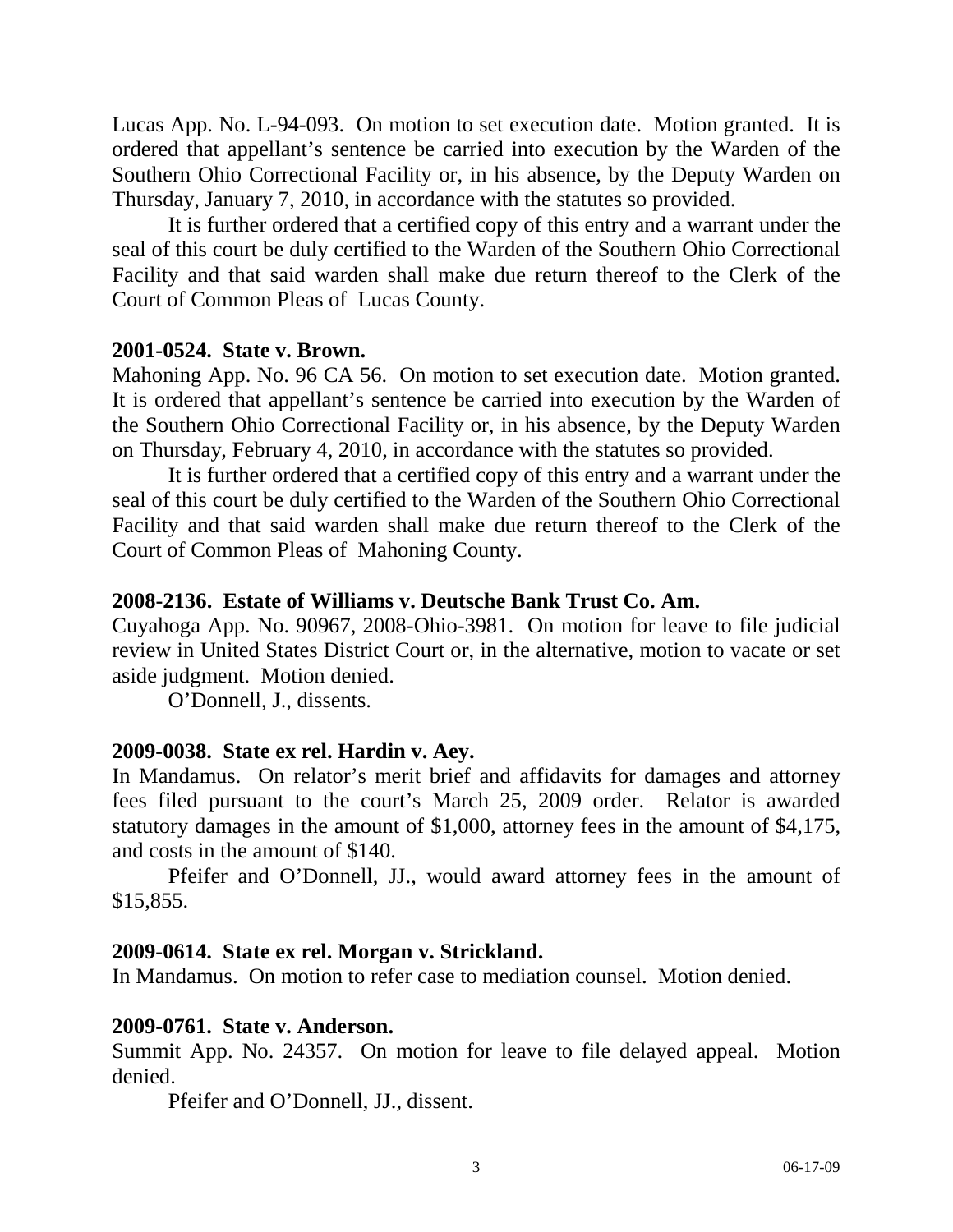#### **2009-0788. State v. Gilbert.**

Cuyahoga App. No. 90856, 2009-Ohio-607. On motion for leave to file delayed appeal. Motion granted.

O'Donnell, J., dissents.

## **2009-0817. State v. Sims.**

Butler App. No. CA2007-11-300, 2009-Ohio-550. On motion for leave to file delayed appeal. Motion denied.

Pfeifer and Lundberg Stratton, JJ., dissent.

# **2009-0822. State v. Martinez.**

Summit App. No. 24037, 2008-Ohio-4845. On motion for leave to file delayed appeal. Motion denied.

Cupp, J., dissents.

#### **2009-0911. State v. Chavers.**

Wayne App. No. 09CA0012. On motion for stay of execution of sentence pending appeal. Motion denied.

# **APPEALS ACCEPTED FOR REVIEW**

#### **2009-0402. State v. Lee.**

Van Wert App. No. 15-08-06, 2009-Ohio-299. Discretionary appeal accepted; cause held for the decision in 2008-1725, *State v. Lester,* Hamilton App. No. C-070383, 2008-Ohio-3570; and briefing schedule stayed.

Pfeifer and O'Donnell, JJ., dissent.

# **2009-0441. Cleveland v. Washington Mut. Bank.**

Cuyahoga App. No. 91379, 179 Ohio App.3d 692, 2008-Ohio-6956. Discretionary appeal accepted on Proposition of Law Nos. II and III. Cause to be argued the same day as 2008-2230, *Cleveland v. Destiny Ventures, L.L.C.,* Cuyahoga App. No. 91018, 2008-Ohio-4587.

 Pfeifer, Lundberg Stratton, and Lanzinger, JJ., would also accept the appeal on Proposition of Law No. I.

#### **2009-0442. State v. Norris.**

Cuyahoga App. No. 91000, 2009-Ohio-34. Discretionary appeal accepted; cause held for the decision in 2007-1812, *State v. Harris*, Hamilton App. No. C-060587, 2007-Ohio-857; and briefing schedule stayed.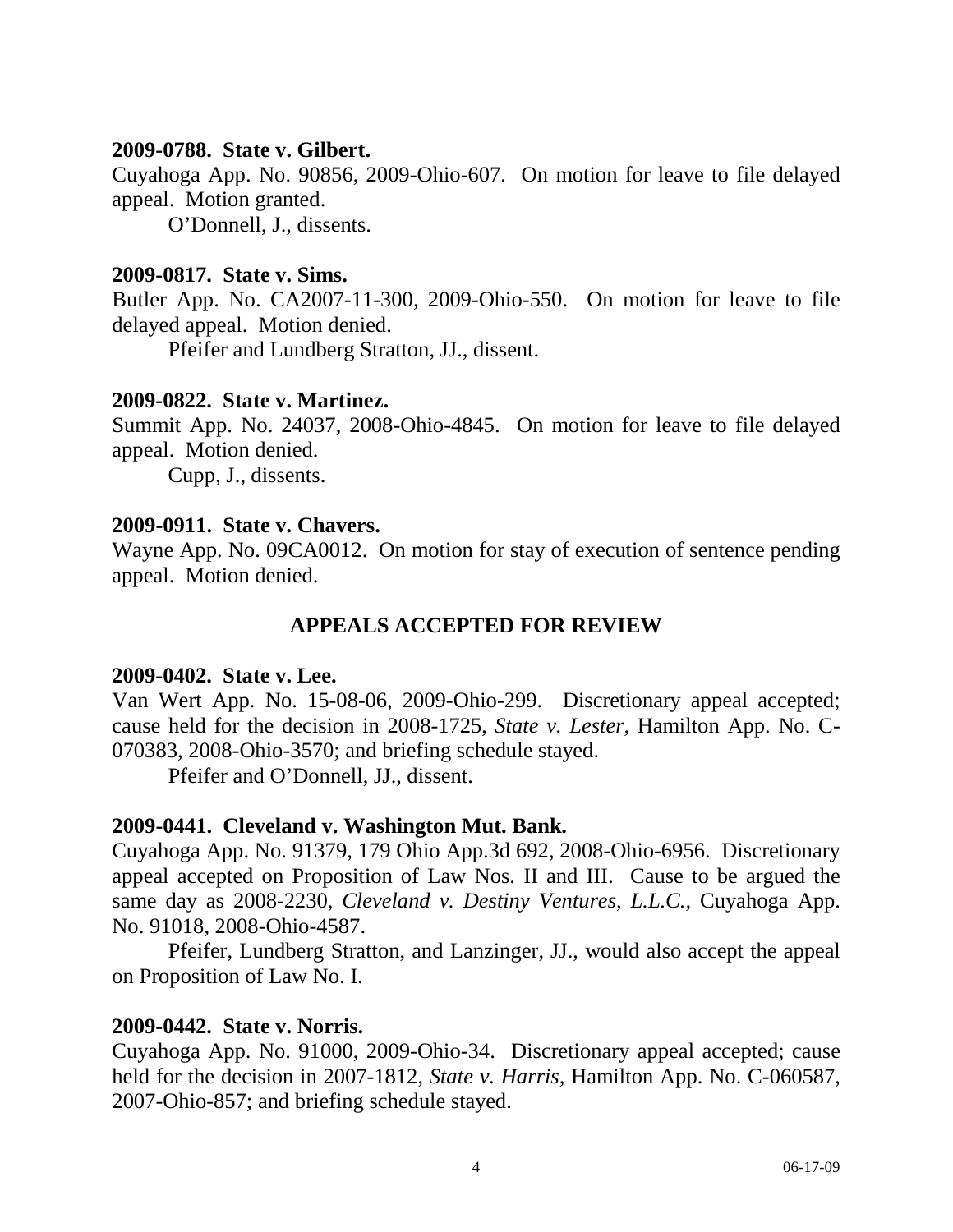Pfeifer and O'Connor, JJ., dissent.

#### **2009-0451. State v. Brown.**

Cuyahoga App. No. 90798, 2009-Ohio-127. Discretionary appeal accepted; cause held for the decision in 2008-2502, *State v. Bodyke,* Huron App. Nos. H-07-040, H-07-041, and H-07-042, 2008-Ohio-6387; and briefing schedule stayed.

Moyer, C.J., would order briefing on Proposition of Law No. I.

 O'Connor and Lanzinger, JJ., would not accept the appeal on Proposition of Law Nos. II and III.

O'Donnell, J., dissents.

# **2009-0477. State v. Dunlap.**

Cuyahoga App. No. 91165, 2009-Ohio-134. Discretionary appeal accepted. Briefing shall proceed on Proposition of Law No. I in accordance with the Rules of Practice of the Supreme Court of Ohio. The cause is held on Proposition of Law Nos. II and III for the decision in 2008-2502, *State v. Bodyke,* Huron App. Nos. H-07-040, H-07-041, and H-07-042, 2008-Ohio-6387, and the briefing schedule is stayed as to those propositions of law.

Pfeifer, J., dissents.

# **2009-0542. Adams v. Goodyear Tire & Rubber Co.**

Cuyahoga App. No. 91404, 2009-Ohio-491. O'Donnell, J., dissents.

# **2009-0547. State v. Sellers.**

Cuyahoga App. No. 91043, 2009-Ohio-485. Discretionary appeal accepted; cause held for the decision in 2007-1812, *State v. Harris*, Hamilton App. No. C-060587, 2007-Ohio-857; and briefing schedule stayed.

Pfeifer, J., dissents.

# **2009-0605. State v. Prade.**

Summit App. No. 24296, 2009-Ohio-704. Lundberg Stratton and O'Donnell, JJ., dissent. O'Connor, J., not participating.

# **APPEALS NOT ACCEPTED FOR REVIEW**

# **2009-0152. Hickory Grove Investors, Ltd. v. Jackson.**

Franklin App. No. 08AP-514, 180 Ohio App.3d 60, 2008-Ohio-6428.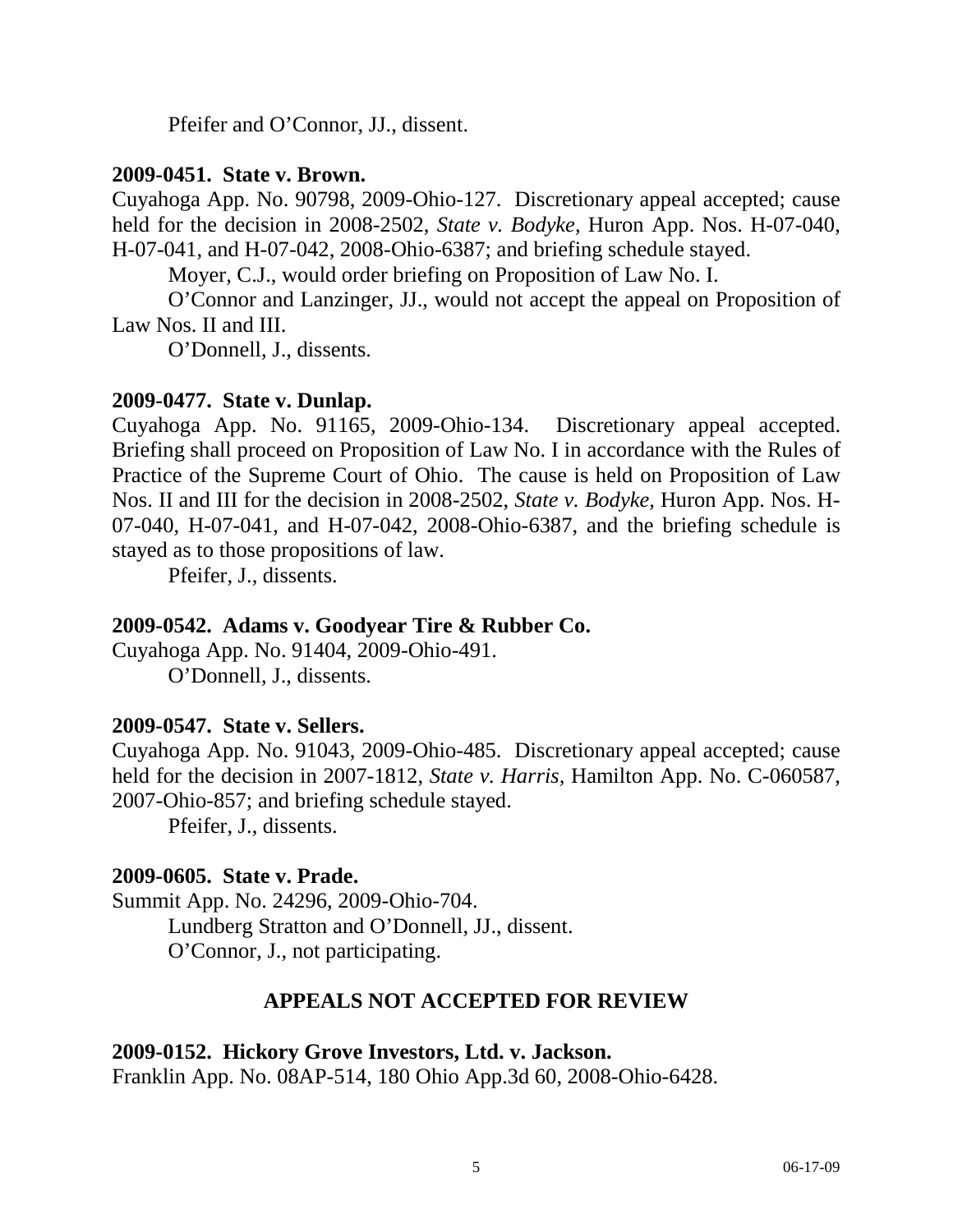Cupp, J., dissents and would accept the appeal on Proposition of Law Nos. II and III and reverse the judgment of the court of appeals on the authority of *Lang v. Holly Hill Motel, Inc.,* \_\_\_ Ohio St. \_\_\_, 2009-Ohio-2495, \_\_\_ N.E.2d \_\_\_.

#### **2009-0287. State v. Davis.**

Licking App. No. 2008-CA-16, 2008-Ohio-6841.

#### **2009-0331. State v. Motley.**

Summit App. No. 24182, 2008-Ohio-6937.

#### **2009-0366. State ex rel. Republic Servs. of Ohio II, L.L.C. v. Pike Twp. Bd. of Trustees.**

Stark App. No. 2007CA00344, 2009-Ohio-172.

#### **2009-0405. State v. Lawson.**

Licking App. No. 08-CA-52, 2009-Ohio-115.

# **2009-0408. State v. Ilyayev.**

Cuyahoga App. No. 92631.

#### **2009-0417. State v. Houston.**

Cuyahoga App. No. 90780, 2009-Ohio-224. O'Connor, J., dissents.

# **2009-0419. State v. Dodson.**

Clark App. No. 2007 CA 6, 2009-Ohio-154.

**2009-0423. State v. Smith.** 

Fayette App. No. CA2006-08-030, 2009-Ohio-197.

# **2009-0426. Manor v. Snell.**

Hamilton App. No. C-070681.

# **2009-0433. State v. Ross.**

Allen App. No. 1-08-47, 2009-Ohio-188.

# **2009-0436. State v. Yeaples.**

Seneca App. No. 13-08-14, 2009-Ohio-184. Moyer, C.J., and Lundberg Stratton, J., dissent.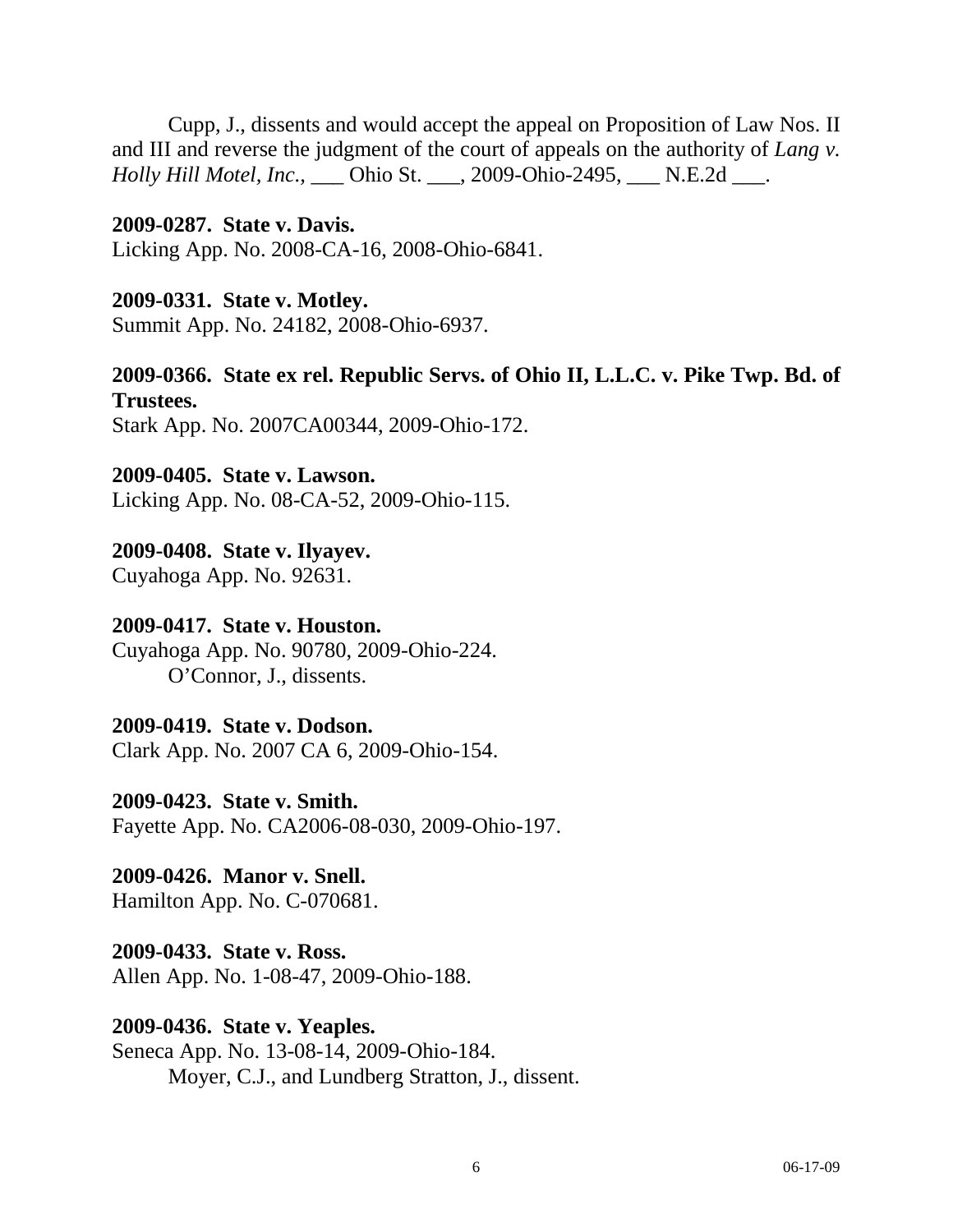#### **2009-0439. State v. Roberson.**

Stark App. No. 2008CA00275. Discretionary appeal not accepted. Motion to strike notice of appeal and to dismiss denied as moot.

#### **2009-0440. State v. Ozinga.**

Ashtabula App. No. 2008-A-0038, 2009-Ohio-181. O'Donnell, J., dissents.

#### **2009-0445. State v. Maynard.**

Medina App. No. 07CA0116-M, 2009-Ohio-282.

#### **2009-0447. State v. Curtis.**

Butler App. No. CA2008-01-008, 2009-Ohio-192.

 Moyer, C.J., dissents and would accept the appeal on Proposition of Law No. I.

#### **2009-0450. State v. Bates.**

Guernsey App. No. 08 CA 15, 2009-Ohio-275.

 Moyer, C.J., dissents and would accept the appeal on Proposition of Law No. II.

#### **2009-0452. State v. Whitfield.**

Montgomery App. No. 22432, 2009-Ohio-293.

# **2009-0456. Myrick v. Cincinnati.**

Hamilton App. No. C-080119, 2008-Ohio-6830. Discretionary appeal not accepted. Motion to dismiss denied as moot.

O'Donnell, J., dissents.

#### **2009-0462. State v. McClendon.**

Delaware App. No. 08-CAA-12-077.

#### **2009-0463. State v. Cleveland.**

Lorain App. No. 08CA009406, 2009-Ohio-397.

#### **2009-0470. State v. Ector.**

Lucas App. No. L-07-1169, 2009-Ohio-515.

 Lanzinger, J., dissents and would accept the appeal on Proposition of Law No. I.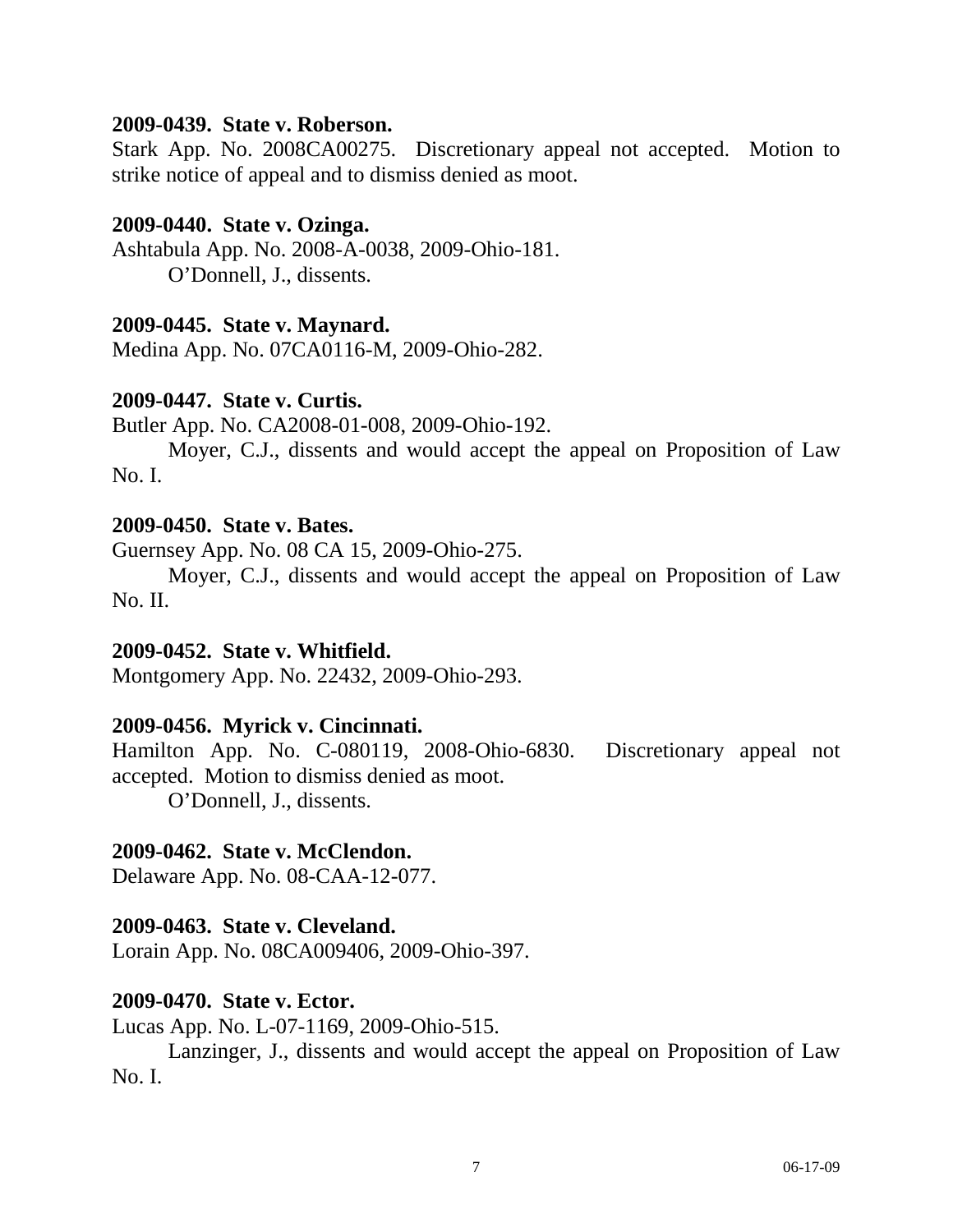## **2009-0472. State v. Martin.**

Hamilton App. No. C-080215.

#### **2009-0473. State v. Ayers.**

Erie App. No. E-07-072, 2009-Ohio-393.

 Moyer, C.J., and Stratton and O'Donnell, JJ., dissent and would accept the appeal and hold the cause for the decision in 2008-1255, *State v. Singleton,*  Cuyahoga App. No. 90042, 2008-Ohio-2351.

#### **2009-0474. State v. Hollis.**

Wyandot App. No. 16-08-10, 2009-Ohio-302.

#### **2009-0479. State v. Nickelson.**

Wood App. No. WD-09-002. Discretionary appeal not accepted. Motion for stay of jurisdictional consideration denied as moot.

#### **2009-0482. Fraher Transit, Inc. v. Aldi, Inc.**

Summit App. No. 24133, 2009-Ohio-336.

#### **2009-0483. State v. Suffel.**

Williams App. No. WM-08-023.

#### **2009-0486. Massey v. Ohio Bur. of Workers' Comp.**

Hamilton App. No. C-081017.

# **2009-0491. Doe v. Barlock.**

Cuyahoga App. Nos. 91698 and 91706.

#### **2009-0492. McFadden v. Cleveland State Univ.**

Franklin App. No. 06AP-638, 2009-Ohio-362.

#### **2009-0497. State v. Hernandez.**

Lucas App. No. L-06-1388, 2009-Ohio-386.

# **2009-0501. State v. Holloway.**

Cuyahoga App. No. 91005, 2009-Ohio-35.

#### **2009-0506. Hall-Davis v. Honeywell, Inc.**

Champaign App. No. 2008 CA 1, 2009-Ohio-531.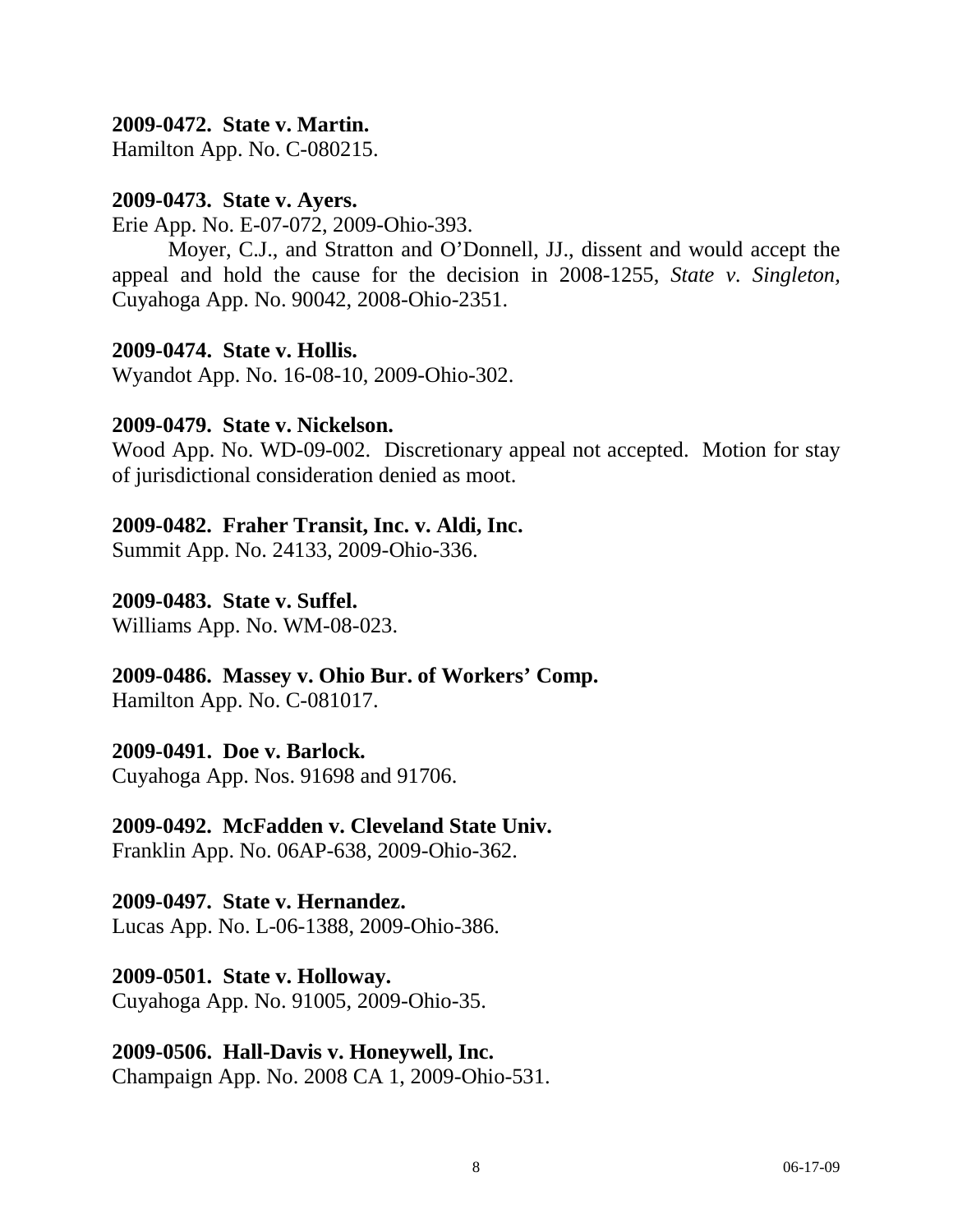#### **2009-0507. Hall-Davis v. Honeywell, Inc.**

Champaign App. No. 2008 CA 2, 2009-Ohio-531.

#### **2009-0509. Adams v. Honda Eng. of N. Am., Inc.**  Union App. No. 14-08-42.

## **2009-0514. State v. Kalman.**

Cuyahoga App. No. 90752, 2009-Ohio-222.

# **2009-0521. State ex rel. Ormond v. Solon.**

Cuyahoga App. No. 91625, 2009-Ohio-1097.

#### **2009-0525. State v. Oliver.**

Cuyahoga App. No. 90880, 2009-Ohio-228.

#### **2009-0527. State v. Henry.**

Preble App. No. CA2008-04-006, 2009-Ohio-434.

#### **2009-0528. Young v. Leslie.**

Wayne App. No. 08CA0015, 2009-Ohio-396. Pfeifer, J., dissents.

# **2009-0531. Zunshine v. Cott.**

Franklin App. No. 08AP-347, 2009-Ohio-439. Discretionary appeal not accepted. Motion for leave to exceed page limit denied as moot.

O'Donnell, J., dissents.

# **2009-0540. Mark v. Long.**

Ross App. No. 07CA2981, 2009-Ohio-581.

# **2009-0543. Adkinson v. Southtown Heating & Cooling, Inc.**

Montgomery App. No. 22668, 2009-Ohio-527.

# **2009-0544. State v. Zimmer.**

Cuyahoga App. No. 90846, 2008-Ohio-6953.

#### **2009-0548. State v. Crotts.**

Cuyahoga App. No. 90898, 2009-Ohio-138.

#### **2009-0550. Hudson Presbyterian Church v. Eastminster Presbytery.**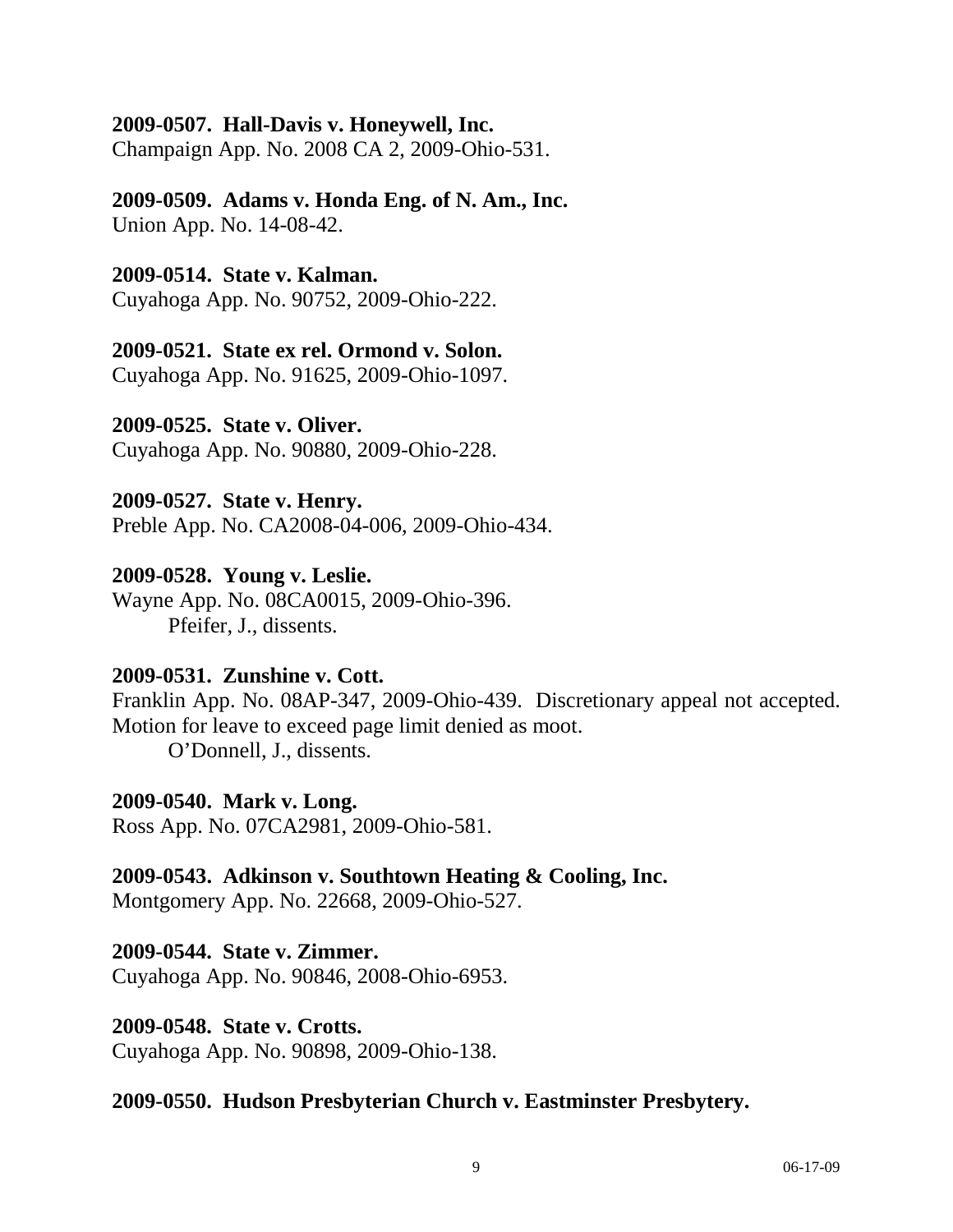Summit App. No. 24279, 2009-Ohio-446. Discretionary appeal not accepted.

Lundberg Stratton, J., dissents.

 O'Donnell, J., dissents and would accept the appeal on Proposition of Law No. IV.

 Motion for admission pro hac vice of Douglas E. Lumish by Kristi Kress Wilhelmy granted.

#### **2009-0554. State v. Abdul-Shabazz.**

Cuyahoga App. No. 90789, 2009-Ohio-225.

#### **2009-0557. Adkins v. Estate of Place.**

Clark App. No. 08-CA-73, 2009-Ohio-526. Lundberg Stratton, J., not participating.

## **2009-0559. State v. Salahuddin.**

Cuyahoga App. No. 90874, 2009-Ohio-466.

#### **2009-0562. State v. Foster.**

Cuyahoga App. No. 90870, 2009-Ohio-31.

#### **2009-0567. State v. Pleasant.**

Franklin App. No. 08AP-558, 2009-Ohio-579.

#### **2009-0573. State v. Craft.**

Butler App. No. CA2008-01-023, 2009-Ohio-675. Discretionary appeal not accepted. Motion for order to transmit certified court of appeals decision and opinion denied as moot.

#### **2009-0575. State v. Sadowsky.**

Cuyahoga App. Nos. 90696 and 91796, 2009-Ohio-341.

# **2009-0582. State v. Silva.**

Franklin App. No. 07AP-986, 2009-Ohio-699.

#### **2009-0587. State v. Semenchuck.**

Cuyahoga App. No. 90854, 2009-Ohio-465.

# **2009-0598. State v. Hayes.**

Hamilton App. No. C-080377.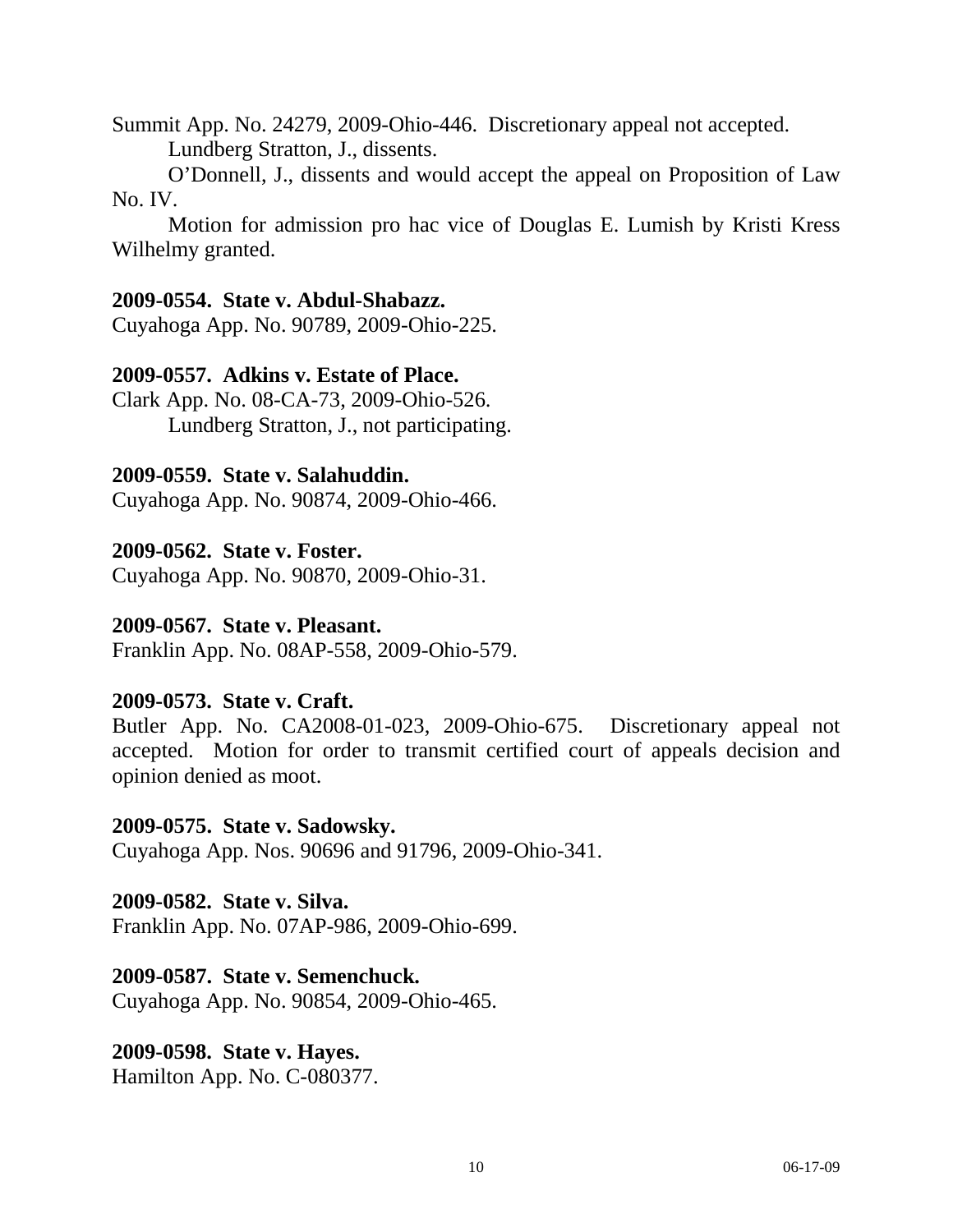**2009-0601. State v. Jones.** 

Wayne App. No. 08CA0033, 2009-Ohio-670.

**2009-0611. State v. Hall.**  Cuyahoga App. No. 90366, 2009-Ohio-462.

**2009-0612. State v. Hall.**  Cuyahoga App. No. 90365, 2009-Ohio-461.

**2009-0613. State v. Brzyscz.**  Ashtabula App. No. 2008-A-0046, 2009-Ohio-680.

**2009-0615. State v. Ball.**  Ashtabula App. No. 2008-A-0054, 2009-Ohio-999.

**2009-0616. In re Hollobaugh.**  Mahoning App. No. 08 MA 22, 2009-Ohio-797.

**2009-0620. State v. Anderson.**  Summit App. No. 24304, 2009-Ohio-837.

**2009-0622. State v. Taylor.**  Montgomery App. No. 22564, 2009-Ohio-806.

**2009-0636. State v. Cook.**  Butler App. No. CA2007-01-005.

**2009-0701. State v. Bailey.**  Hamilton App. Nos. C-070424 and C-070425.

**2009-0741. State v. Urbina.**  Defiance App. No. 4-06-33, 2007-Ohio-3131.

**2009-0779. In re Adoption of Potts.**  Hamilton App. No. C-080689, 2009-Ohio-1270.

# **RECONSIDERATION OF PRIOR DECISIONS**

**2008-2389. State v. Aleshire.**